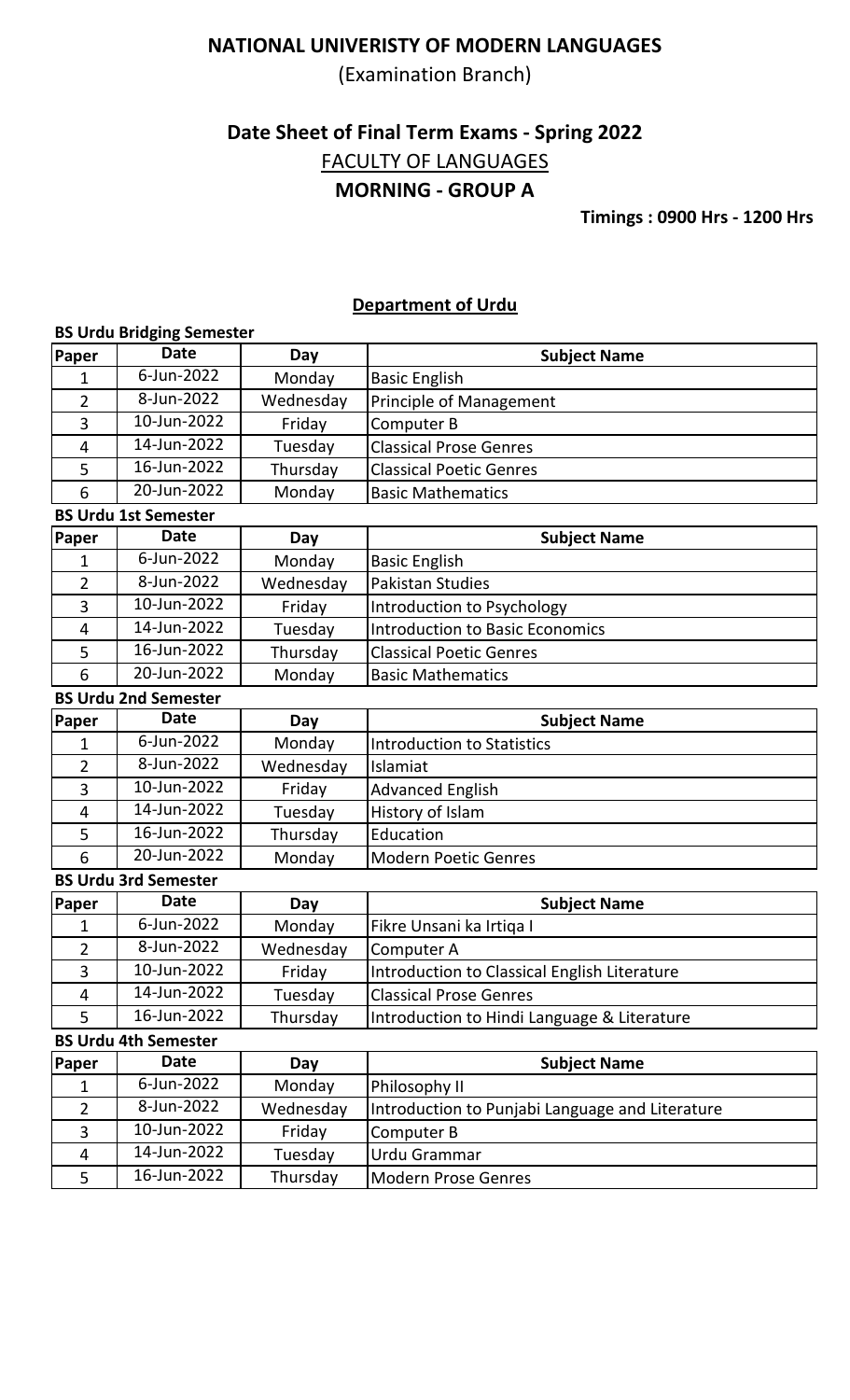(Examination Branch)

# **Date Sheet of Final Term Exams - Spring 2022 MORNING - GROUP A** FACULTY OF LANGUAGES

**Timings : 0900 Hrs - 1200 Hrs**

## **Department of Urdu**

#### **BS Urdu 5th Semester / 1st Semester (Bridging Students)**

| Paper          | <b>Date</b>                 | Day                                                     | <b>Subject Name</b>                           |
|----------------|-----------------------------|---------------------------------------------------------|-----------------------------------------------|
| 1              | 6-Jun-2022                  | Monday                                                  | <b>Poetic and Literary Terms</b>              |
| $\overline{2}$ | 8-Jun-2022                  | Wednesday                                               | <b>Urdu Tales &amp; Novel</b>                 |
| 3              | 10-Jun-2022                 | Friday                                                  | <b>Classical Ghazal</b>                       |
| $\overline{4}$ | 14-Jun-2022                 | Tuesday                                                 | History of Urdu Literature & Movements        |
| 5              | 16-Jun-2022                 | Thursday                                                | Urdu Language: History & Evolution            |
|                |                             | BS Urdu 6th Semester / 2nd Semester (Bridging Students) |                                               |
| Paper          | <b>Date</b>                 | Day                                                     | <b>Subject Name</b>                           |
| 1              | 6-Jun-2022                  | Monday                                                  | <b>Rhetoric and Urooz</b>                     |
| $\overline{2}$ | 8-Jun-2022                  | Wednesday                                               | <b>Grammar and Linguistics</b>                |
| 3              | 10-Jun-2022                 | Friday                                                  | Art of Translation                            |
| $\overline{4}$ | 14-Jun-2022                 | Tuesday                                                 | <b>Classical Nazm</b>                         |
| 5              | 16-Jun-2022                 | Thursday                                                | Urdu Afsana                                   |
|                | <b>BS Urdu 7th Semester</b> |                                                         |                                               |
| Paper          | <b>Date</b>                 | Day                                                     | <b>Subject Name</b>                           |
| 1              | 6-Jun-2022                  | Monday                                                  | <b>Research and Textual Criticism</b>         |
| 2              | 8-Jun-2022                  | Wednesday                                               | <b>Stylistic Study of Urdu Prose</b>          |
| 3              | 10-Jun-2022                 | Friday                                                  | Modern Urdu Poetry                            |
| $\overline{4}$ | 14-Jun-2022                 | Tuesday                                                 | Introduction to Persian Language & Literature |
| 5              | 16-Jun-2022                 | Thursday                                                | Iqbaliyat - I                                 |

## **BS Urdu Foreigner 1st Semester**

| Paper          | <b>Date</b>                           | Day       | <b>Subject Name</b>               |  |  |
|----------------|---------------------------------------|-----------|-----------------------------------|--|--|
|                | 6-Jun-2022                            | Monday    | <b>Reading Comprehension - I</b>  |  |  |
| $\overline{2}$ | 8-Jun-2022                            | Wednesday | Grammar - I                       |  |  |
| 3              | 10-Jun-2022                           | Friday    | Composition and Dictation         |  |  |
|                | <b>BS Urdu Foreigner 2nd Semester</b> |           |                                   |  |  |
| Paper          | <b>Date</b>                           | Day       | <b>Subject Name</b>               |  |  |
|                | 6-Jun-2022                            | Monday    | <b>Reading Comprehension - II</b> |  |  |
| $\overline{2}$ | 8-Jun-2022                            | Wednesday | Grammar - II                      |  |  |
| 3              | 10-Jun-2022                           | Friday    | <b>Composition and Dictation</b>  |  |  |
| 4              | 14-Jun-2022                           | Tuesday   | Urdu Literature - I               |  |  |
|                | <b>BS Urdu Foreigner 3rd Semester</b> |           |                                   |  |  |
|                | <b>Data</b>                           |           | .                                 |  |  |

| Paper | <b>Date</b> | Day       | <b>Subject Name</b>      |
|-------|-------------|-----------|--------------------------|
|       | 6-Jun-2022  | Monday    | Language - I             |
|       | 8-Jun-2022  | Wednesday | Children Literature      |
|       | 10-Jun-2022 | Friday    | <b>Paragraph Writing</b> |
| 4     | 14-Jun-2022 | Tuesday   | Area Study & News Paper  |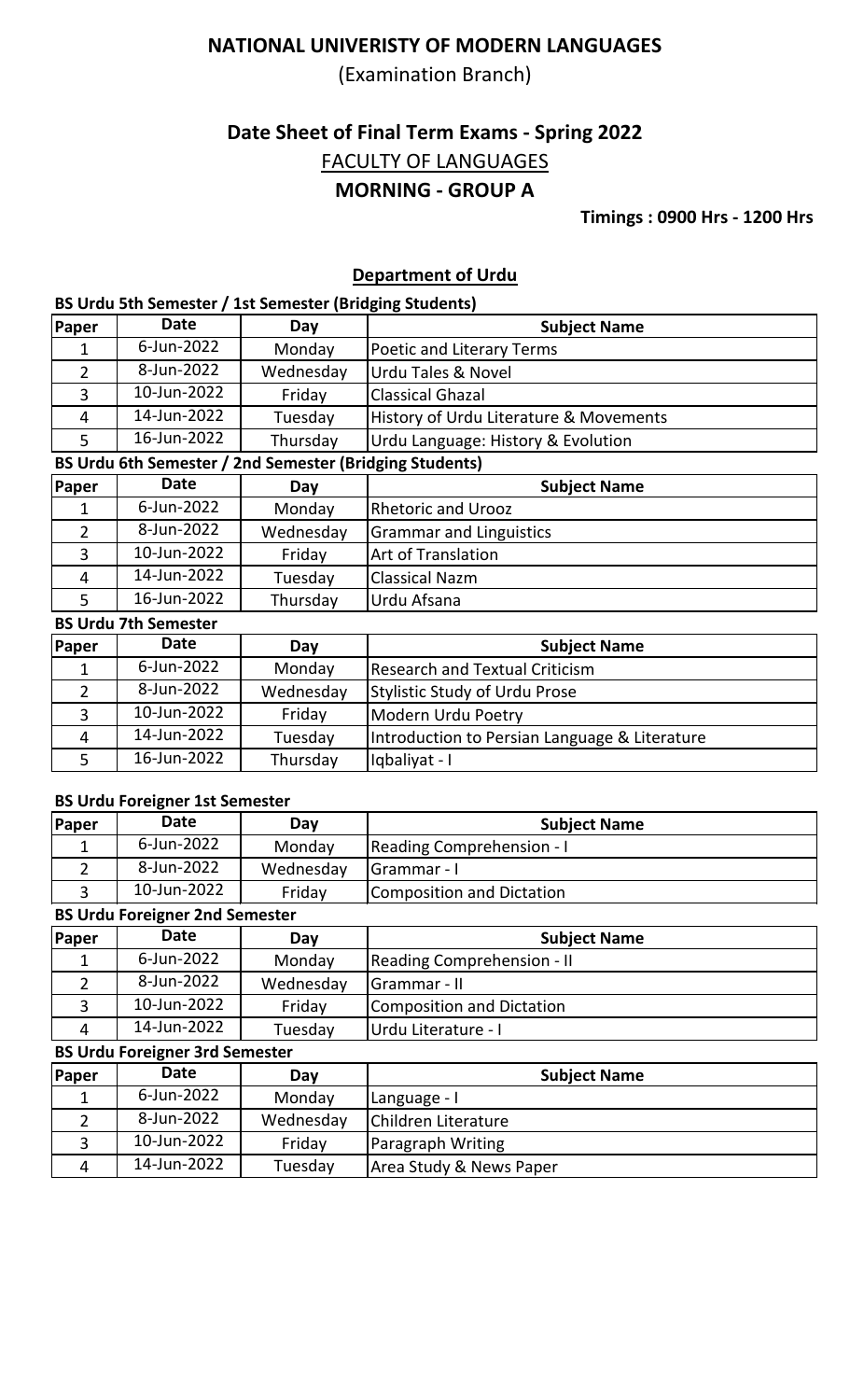(Examination Branch)

# **Date Sheet of Final Term Exams - Spring 2022 MORNING - GROUP A** FACULTY OF LANGUAGES

# **Timings : 0900 Hrs - 1200 Hrs**

#### **BS Urdu Foreigner 4th Semester**

| <b>Paper</b>   | <b>Date</b>                           | Day       | <b>Subject Name</b>                                         |
|----------------|---------------------------------------|-----------|-------------------------------------------------------------|
| 1              | 6-Jun-2022                            | Monday    | Language - II                                               |
| 2              | 8-Jun-2022                            | Wednesday | <b>Advance Literature</b>                                   |
| 3              | 10-Jun-2022                           | Friday    | <b>Essay Writing</b>                                        |
| 4              | 14-Jun-2022                           | Tuesday   | Area Study & News Paper                                     |
|                | <b>BS Urdu Foreigner 5th Semester</b> |           |                                                             |
| Paper          | <b>Date</b>                           | Day       | <b>Subject Name</b>                                         |
| 1              | 6-Jun-2022                            | Monday    | <b>Communication &amp; Presentation Skills</b>              |
| 2              | 8-Jun-2022                            | Wednesday | History of Urdu Language                                    |
| 3              | 10-Jun-2022                           | Friday    | History of Urdu Literature                                  |
| 4              | 14-Jun-2022                           | Tuesday   | Professional & Business Writing                             |
| 5              | 16-Jun-2022                           | Thursday  | <b>Literary Genres and Terms</b>                            |
|                | <b>BS Urdu Foreigner 6th Semester</b> |           |                                                             |
| Paper          | <b>Date</b>                           | Day       | <b>Subject Name</b>                                         |
| 1              | 6-Jun-2022                            | Monday    | English - I                                                 |
| $\overline{2}$ | 8-Jun-2022                            | Wednesday | History of Urdu Language - II                               |
| 3              | 10-Jun-2022                           | Friday    | Art of Translation                                          |
| $\overline{4}$ | 14-Jun-2022                           | Tuesday   | History of Urdu Literature - II                             |
| 5              | 16-Jun-2022                           | Thursday  | <b>Basic Research Method</b>                                |
| 6              | 20-Jun-2022                           | Monday    | <b>Mathematics</b>                                          |
|                | <b>BS Urdu Foreigner 7th Semester</b> |           |                                                             |
| Paper          | <b>Date</b>                           | Day       | <b>Subject Name</b>                                         |
| 1              | 6-Jun-2022                            | Monday    | Introduction to a Foreign Language (Arabic/Chinese/Persian) |
| $\overline{2}$ | 8-Jun-2022                            | Wednesday | Introduction to ICT                                         |
| 3              | $10 - Jun - 2022$                     | Friday    | English - II                                                |
| 4              | 14-Jun-2022                           | Tuesday   | Economics                                                   |
| 5              | 16-Jun-2022                           | Thursday  | Islamic Studies / Ethics                                    |
| 6              | 20-Jun-2022                           | Monday    | Modern Literature : Fiction                                 |
|                | <b>BS Urdu Foreigner 8th Semester</b> |           |                                                             |
| Paper          | <b>Date</b>                           | Day       | <b>Subject Name</b>                                         |
| 1              | 6-Jun-2022                            | Monday    | Principle of Literary Criticism                             |
| 2              | 8-Jun-2022                            | Wednesday | <b>Basic of Pakistani Language</b>                          |
| 3              | 10-Jun-2022                           | Friday    | World Literature in Urdu Translation                        |
| 4              | 14-Jun-2022                           | Tuesday   | Socio-Cultural History of South Asia                        |
| 5              | 16-Jun-2022                           | Thursday  | Modern Literature: Poetry                                   |
| 6              | 20-Jun-2022                           | Monday    | <b>Mathematics</b>                                          |
|                | MA Lirdu Ath Samastar                 |           |                                                             |

#### **MA Urdu 4th Semester**

| Paper | <b>Date</b> | Day       | <b>Subject Name</b>        |
|-------|-------------|-----------|----------------------------|
|       | 6-Jun-2022  | Monday    | World Classic              |
|       | 8-Jun-2022  | Wednesday | lgbaliyat II               |
|       | 10-Jun-2022 | Friday    | <b>Prose III (Fiction)</b> |
| 4     | 14-Jun-2022 | Tuesday   | <b>Criticism</b>           |
|       | 16-Jun-2022 | Thursday  | Modern Trends in Research  |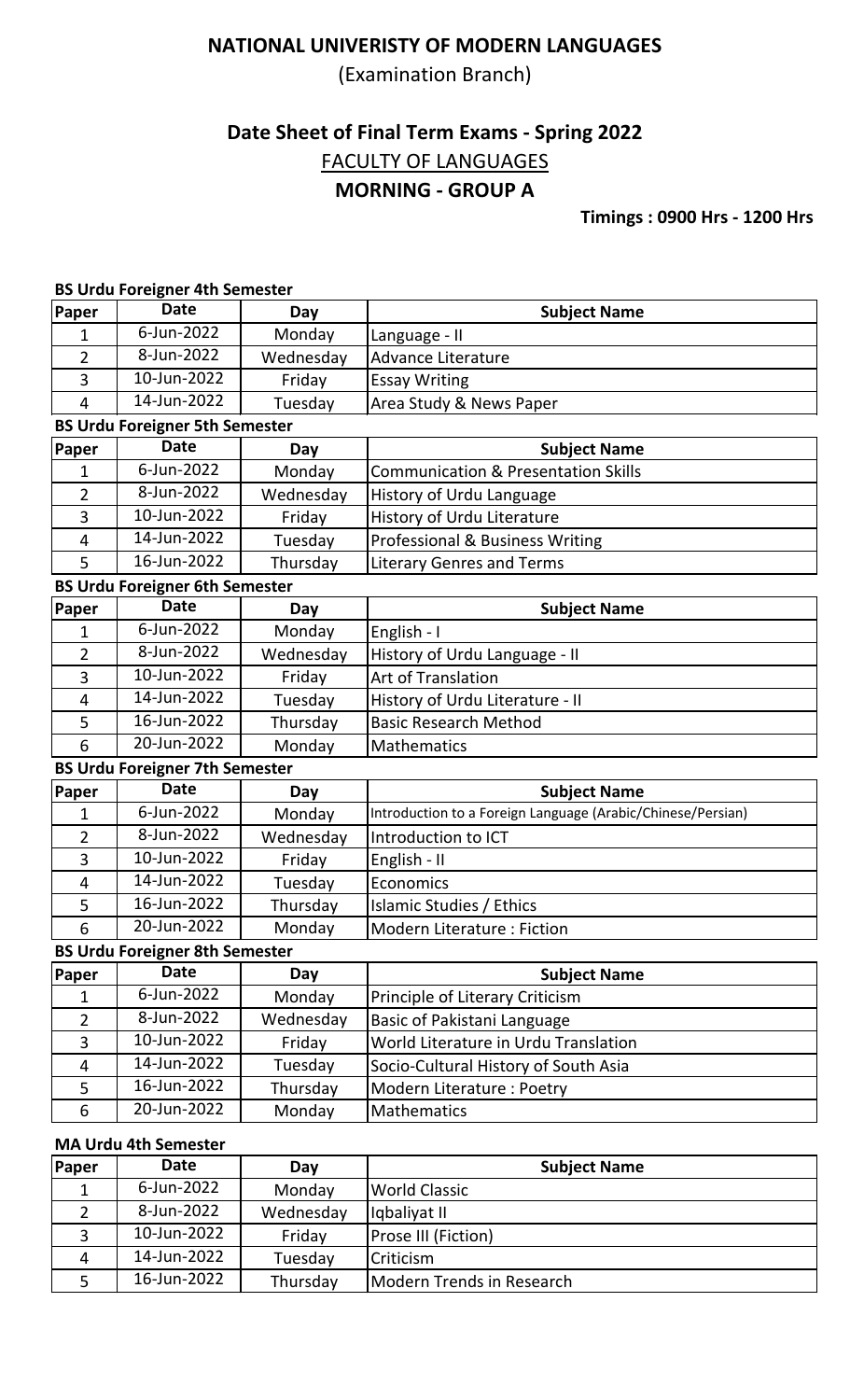(Examination Branch)

# **Date Sheet of Final Term Exams - Spring 2022 MORNING - GROUP A** FACULTY OF LANGUAGES

**Timings : 0900 Hrs - 1200 Hrs**

## **Department of German**

#### **BS German 2nd Semester**

| Paper | <b>Date</b> | Day       | <b>Subject Name</b>                     |
|-------|-------------|-----------|-----------------------------------------|
| 1     | 6-Jun-2022  | Monday    | <b>Islamic Studies</b>                  |
|       | 8-Jun-2022  | Wednesday | <b>Written Comprehension - II</b>       |
|       | 10-Jun-2022 | Friday    | <b>Applied Grammar - II</b>             |
| 4     | 14-Jun-2022 | Tuesday   | <b>Composition &amp; Dictation - II</b> |
|       | 16-Jun-2022 | Thursday  | <b>Oral Comprehension - II</b>          |
| 6     | 20-Jun-2022 | Monday    | Reading / Oral Expression - II          |

#### **BS German 5th Semester**

| Paper | <b>Date</b> | Day       | <b>Subject Name</b>                                 |
|-------|-------------|-----------|-----------------------------------------------------|
| 1     | 6-Jun-2022  | Monday    | English - III                                       |
| 2     | 8-Jun-2022  | Wednesday | German Literary Expressionism                       |
| っ     | 10-Jun-2022 | Friday    | <b>Syntax and Structural Analysis</b>               |
| 4     | 14-Jun-2022 | Tuesday   | The Political and Judicial System of Modern Germany |
|       | 16-Jun-2022 | Thursday  | History of Literature                               |
| 6     | 20-Jun-2022 | Monday    | Presentation and Writing of Research Work           |

## **Department of Korean**

#### **BS Korean 4th Semester**

| Paper          | <b>Date</b> | Day       | <b>Subject Name</b>                         |
|----------------|-------------|-----------|---------------------------------------------|
| 1              | 6-Jun-2022  | Monday    | Advanced Korean Grammar and Vocabulary - II |
| 2              | 8-Jun-2022  | Wednesday | Advanced Korean Listening & Speaking - II   |
| 3              | 10-Jun-2022 | Friday    | Advanced Korean Reading & Writing - II      |
| $\overline{4}$ | 14-Jun-2022 | Tuesday   | Chinese Character Studies - II              |
| 5              | 16-Jun-2022 | Thursday  | Area Studies of Korea - II                  |
| 6              | 20-Jun-2022 | Monday    | Modern History                              |

#### **Department of Turkish**

#### **BS Turkish Language Teaching 4th Semester**

| Paper | <b>Date</b> | Day       | <b>Subject Name</b>                          |
|-------|-------------|-----------|----------------------------------------------|
|       | 6-Jun-2022  | Monday    | Syntax                                       |
|       | 8-Jun-2022  | Wednesday | Modern Turkish Literature II                 |
|       | 10-Jun-2022 | Friday    | <b>Turkish Folk Literature</b>               |
| 4     | 14-Jun-2022 | Tuesday   | Composition and Writing II                   |
|       | 16-Jun-2022 | Thursday  | Introduction to Turkish Culture and Art      |
| 6     | 20-Jun-2022 | Monday    | <b>General Turkish History and Geography</b> |

### **BS Turkish Language Teaching 6th Semester**

| Paper | <b>Date</b> | Day       | <b>Subject Name</b>           |
|-------|-------------|-----------|-------------------------------|
|       | 6-Jun-2022  | Monday    | Ottoman Turkish               |
|       | 8-Jun-2022  | Wednesday | <b>Short Fiction</b>          |
|       | 10-Jun-2022 | Friday    | Academic Writing and Speaking |
| 4     | 14-Jun-2022 | Tuesday   | Old Turkish Literature II     |
|       | 16-Jun-2022 | Thursday  | Children's Literature         |
| 6     | 20-Jun-2022 | Monday    | Sociology                     |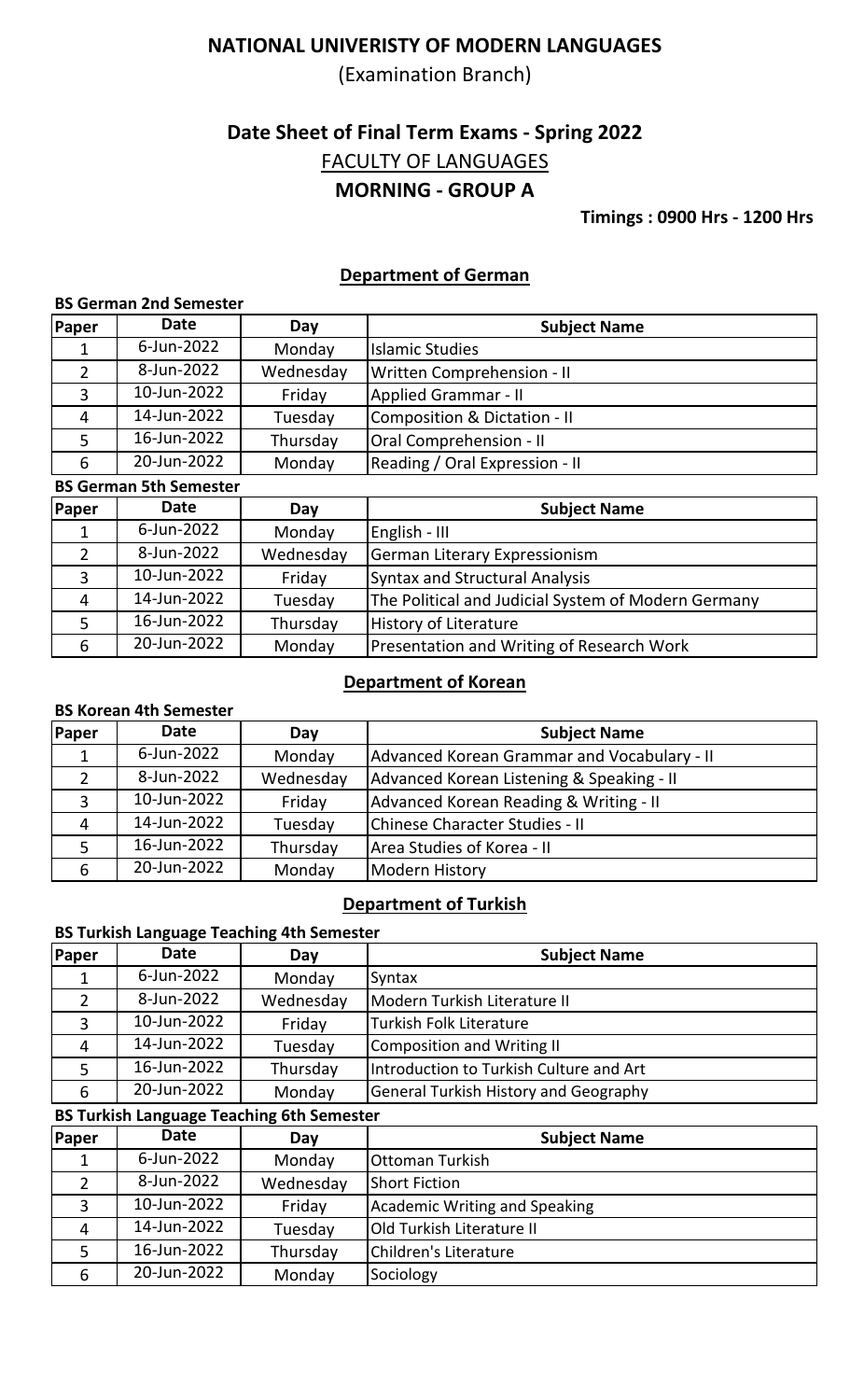(Examination Branch)

# **Date Sheet of Final Term Exams - Spring 2022 MORNING - GROUP A** FACULTY OF LANGUAGES

**Timings : 0900 Hrs - 1200 Hrs**

### **Department of French**

#### **BS French 3rd Semester**

| Paper          | <b>Date</b> | Day       | <b>Subject Name</b>                              |
|----------------|-------------|-----------|--------------------------------------------------|
|                | 6-Jun-2022  | Monday    | <b>English III</b>                               |
| 2              | 8-Jun-2022  | Wednesday | Introduction to Computers                        |
| 3              | 10-Jun-2022 | Friday    | Techniques of Academic Writing and Speaking - I  |
| $\overline{4}$ |             |           | European History and Civilization - I<br>History |
|                | 14-Jun-2022 | Tuesday   | of French Literature - I                         |
| 5              | 16-Jun-2022 | Thursday  | Translation - I                                  |
|                |             |           | Language - I (B1 Level)                          |
| 6              | 20-Jun-2022 | Monday    | Introduction to Linguistics - I                  |

### **BS French 6th Semester**

| <b>Paper</b>   | <b>Date</b> | Day       | <b>Subject Name</b>               |  |
|----------------|-------------|-----------|-----------------------------------|--|
|                | 6-Jun-2022  | Monday    | Translation & Interpretation - II |  |
|                | 8-Jun-2022  | Wednesday | Didactics of FFL - II             |  |
|                | 10-Jun-2022 | Friday    | Generative Linguistics - II       |  |
| $\overline{4}$ | 14-Jun-2022 | Tuesday   | Phonology & Morphology            |  |
|                | 16-Jun-2022 | Thursday  | Teaching of Literature in FFL     |  |

## **MA French 4th Semester**

| Paper | <b>Date</b> | Day       | <b>Subject Name</b>                                                      |
|-------|-------------|-----------|--------------------------------------------------------------------------|
|       | 6-Jun-2022  | Monday    | Discourse Analysis & Pragmatics - II                                     |
|       | 8-Jun-2022  | Wednesday | Didactics of FFL / FSP - II                                              |
|       | 10-Jun-2022 | Friday    | <b>Practice of Translation &amp; Interpretation (literary topics) IV</b> |
|       | 14-Jun-2022 | Tuesday   | Novel in XXth Century                                                    |
|       |             |           | <b>XXth Century Theater</b>                                              |

## **Department of Persian**

#### **BS Persian 4th Semester**

| <b>Paper</b>   | <b>Date</b> | Day       | <b>Subject Name</b>                                                       |
|----------------|-------------|-----------|---------------------------------------------------------------------------|
|                | 6-Jun-2022  | Monday    | Translation & Interpretation - (Basic)                                    |
| $\overline{2}$ | 8-Jun-2022  | Wednesday | Classical Persian Poetry (from 5th to 7th Century)                        |
| 3              | 10-Jun-2022 | Friday    | Classical Persian Prose (from 5th to 7th Century)                         |
| 4              | 14-Jun-2022 | Tuesday   | History of Persian Literature (Pre Islamic Period to Ghaznavid<br>Period) |
|                | 16-Jun-2022 | Thursday  | Iranology - (Political History of Iran)                                   |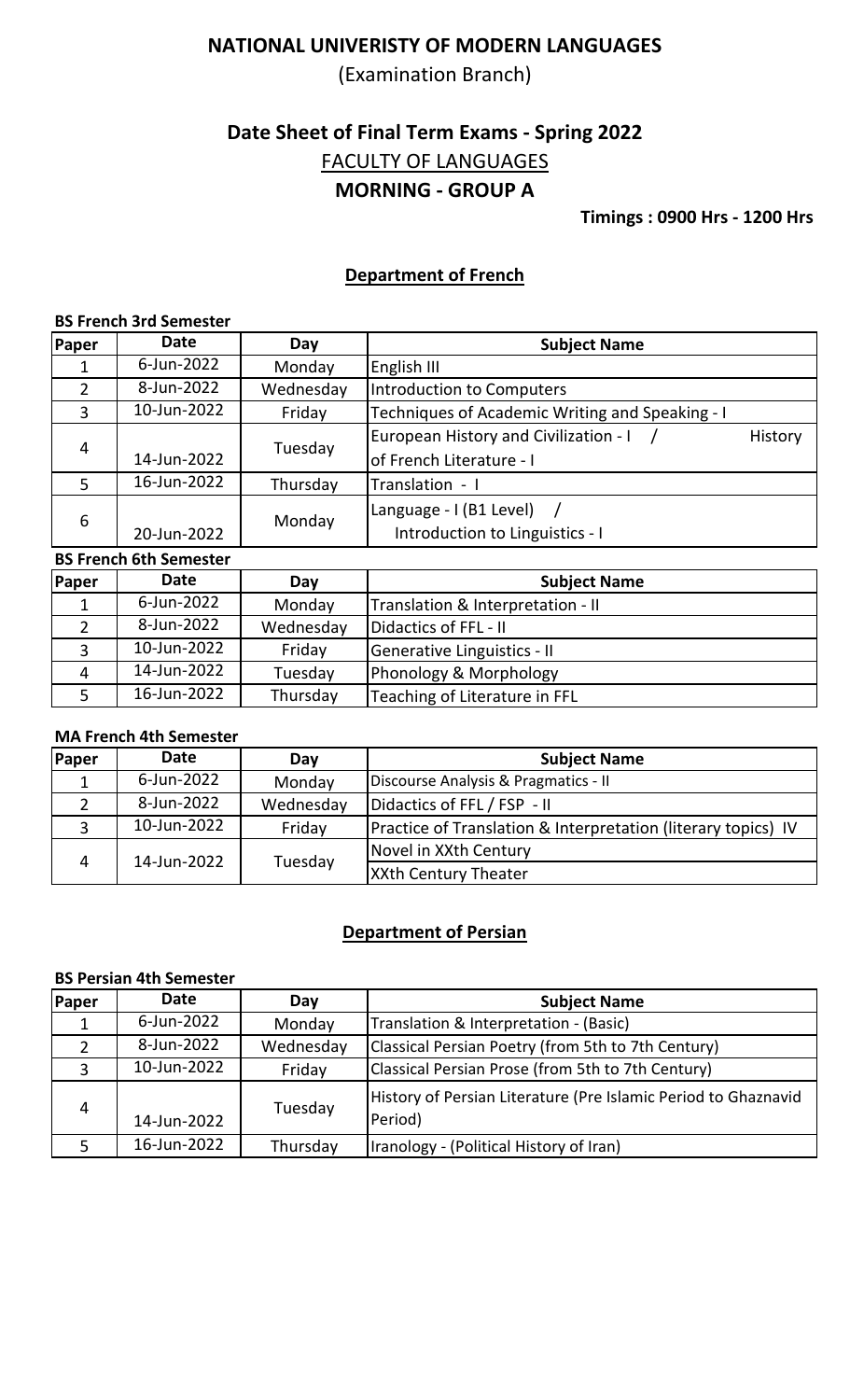(Examination Branch)

# **Date Sheet of Final Term Exams - Spring 2022 MORNING - GROUP A** FACULTY OF LANGUAGES

**Timings : 0900 Hrs - 1200 Hrs**

### **Department of Hindi**

#### **BS Hindi 3rd Semester**

| Paper | Date        | Day       | <b>Subject Name</b>                   |
|-------|-------------|-----------|---------------------------------------|
|       | 6-Jun-2022  | Monday    | <b>English III (Academic Writing)</b> |
|       | 8-Jun-2022  | Wednesday | Human Rights & Citizenship            |
|       | 10-Jun-2022 | Friday    | <b>Written Comprehension</b>          |
| 4     | 14-Jun-2022 | Tuesday   | Applied Grammar III                   |
|       | 16-Jun-2022 | Thursday  | Composition & Dictation               |

#### **MA Hindi 4th Semester**

| <b>Paper</b> | <b>Date</b> | Day       | <b>Subject Name</b> |
|--------------|-------------|-----------|---------------------|
|              | 6-Jun-2022  | Monday    | Modern Age Poetry   |
|              | 8-Jun-2022  | Wednesday | Sameeksha Shastre   |
|              | 10-Jun-2022 | Friday    | Area Study          |
| 4            | 14-Jun-2022 | Tuesday   | Translation         |
|              | 16-Jun-2022 | Thursday  | Dissertation        |

## **Department of Arabic**

#### **BS Arabic 2nd Semester**

| Paper          | <b>Date</b>                   | Day       | <b>Subject Name</b>                    |
|----------------|-------------------------------|-----------|----------------------------------------|
| 1              | 6-Jun-2022                    | Monday    | <b>Islamic Studies</b>                 |
| $\overline{2}$ | 8-Jun-2022                    | Wednesday | English II                             |
| 3              | 10-Jun-2022                   | Friday    | <b>Mathematics</b>                     |
| 4              | 14-Jun-2022                   | Tuesday   | <b>Arabic Muslim World</b>             |
| 5              | 16-Jun-2022                   | Thursday  | Tajweed                                |
| 6              | 20-Jun-2022                   | Monday    | Functional Arabic - II (Orals)         |
|                | <b>BS Arabic 3rd Semester</b> |           |                                        |
| Paper          | <b>Date</b>                   | Day       | <b>Subject Name</b>                    |
| 1              | 6-Jun-2022                    | Monday    | Introduction to Computer               |
| $\overline{2}$ | 8-Jun-2022                    | Wednesday | English - III                          |
| 3              | 10-Jun-2022                   | Friday    | <b>Family Rights</b>                   |
| $\overline{4}$ | 14-Jun-2022                   | Tuesday   | Sirat un Nabi (PBUH)                   |
| 5              | 16-Jun-2022                   | Thursday  | <b>Functional Arabic - III (Orals)</b> |
|                | <b>BS Arabic 4th Semester</b> |           |                                        |
| Paper          | <b>Date</b>                   | Day       | <b>Subject Name</b>                    |
| 1              | 6-Jun-2022                    | Monday    | English IV                             |
| $\overline{2}$ | 8-Jun-2022                    | Wednesday | Persian Language                       |
| 3              | 10-Jun-2022                   | Friday    | Geography                              |
| 4              | 14-Jun-2022                   | Tuesday   | Grammar                                |
| 5              | 16-Jun-2022                   | Thursday  | <b>Functional Arabic IV (Orals)</b>    |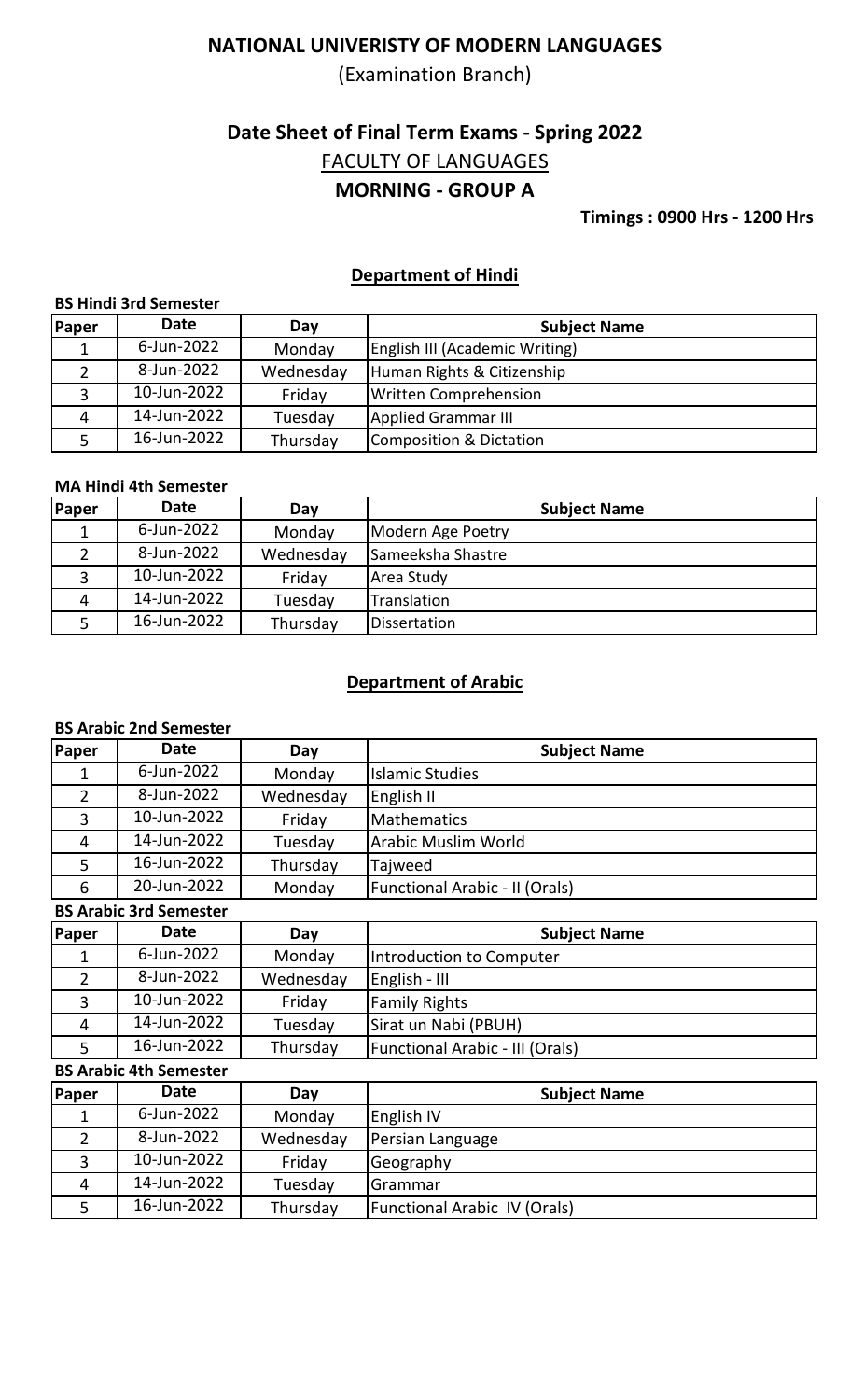(Examination Branch)

# **Date Sheet of Final Term Exams - Spring 2022 MORNING - GROUP A** FACULTY OF LANGUAGES

**Timings : 0900 Hrs - 1200 Hrs**

### **Department of Arabic**

#### **BS Arabic 6th Semester**

| Paper          | <b>Date</b>                   | Day       | <b>Subject Name</b>                        |
|----------------|-------------------------------|-----------|--------------------------------------------|
| 1              | 6-Jun-2022                    | Monday    | Morphology                                 |
| $\overline{2}$ | 8-Jun-2022                    | Wednesday | Introduction to Linguistics II             |
| 3              | 10-Jun-2022                   | Friday    | History of Arabic Literature               |
| 4              | 14-Jun-2022                   | Tuesday   | Classical Arabic Literature Prose & Poetry |
| 5              | 16-Jun-2022                   | Thursday  | <b>Translation III</b>                     |
| 6              | 20-Jun-2022                   | Monday    | Rhetoric                                   |
|                | <b>BS Arabic 7th Semester</b> |           |                                            |
| Paper          | <b>Date</b>                   | Day       | <b>Subject Name</b>                        |
| 1              | 6-Jun-2022                    | Monday    | History of Arabic Literature II            |
| 2              | 8-Jun-2022                    | Wednesday | Modern Arabic Literature Prose & Poetry    |
| 3              | 10-Jun-2022                   | Friday    | <b>Research Methodology</b>                |
| 4              | 14-Jun-2022                   | Tuesday   | <b>Syntactic Schools</b>                   |
| 5              | 16-Jun-2022                   | Thursday  | Criticism                                  |
| 6              | 20-Jun-2022                   | Monday    | Prosody                                    |
|                | <b>BS Arabic 8th Semester</b> |           |                                            |
| Paper          | <b>Date</b>                   | Day       | <b>Subject Name</b>                        |
| $\mathbf 1$    | 6-Jun-2022                    | Monday    | Comparative Literature                     |
| $\overline{2}$ | 8-Jun-2022                    | Wednesday | Source of Language                         |
| 3              | 10-Jun-2022                   | Friday    | Arabic Literature in Sub-continent         |
| 4              | 14-Jun-2022                   | Tuesday   | <b>Teaching Methods</b>                    |

#### **MA Arabic 4th Semester**

| <b>Paper</b> | Date        | Day       | <b>Subject Name</b>                   |
|--------------|-------------|-----------|---------------------------------------|
|              | 6-Jun-2022  | Monday    | Sources of Language                   |
|              | 8-Jun-2022  | Wednesday | <b>IRhetoric</b>                      |
|              | 10-Jun-2022 | Friday    | Comparative Literature                |
| Δ            | 14-Jun-2022 | Tuesday   | Religious Literature (Quran & Hadith) |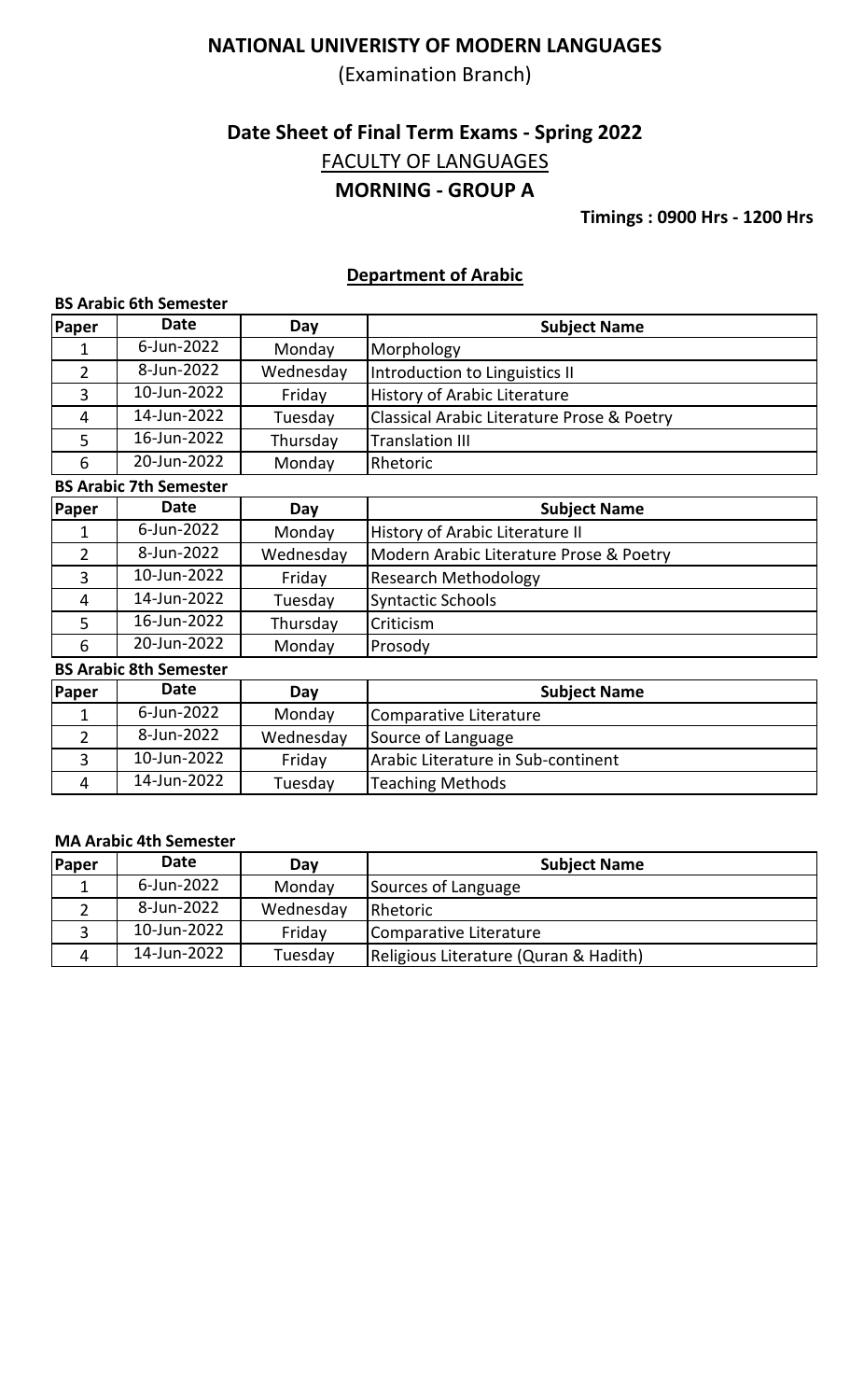(Examination Branch)

# **Date Sheet of Final Term Exams - Spring 2022 MORNING - GROUP A** FACULTY OF LANGUAGES

**Timings : 0900 Hrs - 1200 Hrs**

## **Department of Translation & Interpretation**

#### **BS Languages & Translation Studies 1st Semester**

| Paper          | <b>Date</b>    | Day                                                        | <b>Subject Name</b>                        |
|----------------|----------------|------------------------------------------------------------|--------------------------------------------|
| 1              | 6-Jun-2022     | Monday                                                     | <b>Applied Grammar</b>                     |
| 2              | 8-Jun-2022     | Wednesday                                                  | <b>Reading Comprehension</b>               |
| 3              | 10-Jun-2022    | Friday                                                     | <b>Composition &amp; Dictation</b>         |
| 4              | 14-Jun-2022    | Tuesday                                                    | <b>Listening Comprehension</b>             |
| 5              | 16-Jun-2022    | Thursday                                                   | Spoken Conversation                        |
|                |                | <b>BS Languages &amp; Translation Studies 2nd Semester</b> |                                            |
| Paper          | <b>Date</b>    | Day                                                        | <b>Subject Name</b>                        |
| 1              | 6-Jun-2022     | Monday                                                     | <b>Advance Applied Grammar</b>             |
| $\overline{2}$ | 8-Jun-2022     | Wednesday                                                  | <b>Advance Reading Comprehension</b>       |
| 3              | $10$ -Jun-2022 | Friday                                                     | <b>Advance Composition and Dictation</b>   |
| 4              | 14-Jun-2022    | Tuesday                                                    | <b>Advance Listening Comprehension</b>     |
| 5              | 16-Jun-2022    | Thursday                                                   | <b>Advance Spoken Conversation</b>         |
|                |                | <b>BS Languages &amp; Translation Studies 3rd Semester</b> |                                            |
| Paper          | <b>Date</b>    | Day                                                        | <b>Subject Name</b>                        |
| 1              | 6-Jun-2022     | Monday                                                     | Language in Use (Applied Grammar)          |
| 2              | 8-Jun-2022     | Wednesday                                                  | Language and Linguistics                   |
| 3              | 10-Jun-2022    | Friday                                                     | <b>Introduction to Translation Studies</b> |
| 4              | 14-Jun-2022    | Tuesday                                                    | Listening and Speaking Skills (English)    |
| 5              | 16-Jun-2022    | Thursday                                                   | Integrated Skills (English)                |
| 6              | 20-Jun-2022    | Monday                                                     | <b>Optional Language Proficiency I</b>     |
|                |                | <b>BS Languages &amp; Translation Studies 4th Semester</b> |                                            |
| Paper          | <b>Date</b>    | Day                                                        | <b>Subject Name</b>                        |
| 1              | 6-Jun-2022     | Monday                                                     | Reading & Writing Skills (English)         |
| 2              | 8-Jun-2022     | Wednesday                                                  | <b>Semantics and Pragmatics</b>            |
| 3              | 10-Jun-2022    | Friday                                                     | Islamic Studies / Ethics                   |
| 4              | 14-Jun-2022    | Tuesday                                                    | Introduction to IT                         |
| 5              | 16-Jun-2022    | Thursday                                                   | Advanced Integrated Skills (English)       |
| 6              | 20-Jun-2022    | Monday                                                     | <b>Optional Language Proficiency II</b>    |
|                |                | <b>BS Languages &amp; Translation Studies 5th Semester</b> |                                            |
| Paper          | <b>Date</b>    | Day                                                        | <b>Subject Name</b>                        |
| 1              | 6-Jun-2022     | Monday                                                     | Communication Skills (English) - I         |
| $\overline{2}$ | 8-Jun-2022     | Wednesday                                                  | Introduction to Interpreting Studies       |
| 3              | 10-Jun-2022    | Friday                                                     | <b>Contrastive Linguistics</b>             |
| 4              | 14-Jun-2022    | Tuesday                                                    | <b>Pakistan Studies</b>                    |
| 5              | 16-Jun-2022    | Thursday                                                   | <b>English Pronunciation</b>               |
| 6              | 20-Jun-2022    | Monday                                                     | <b>Scientific Translation</b>              |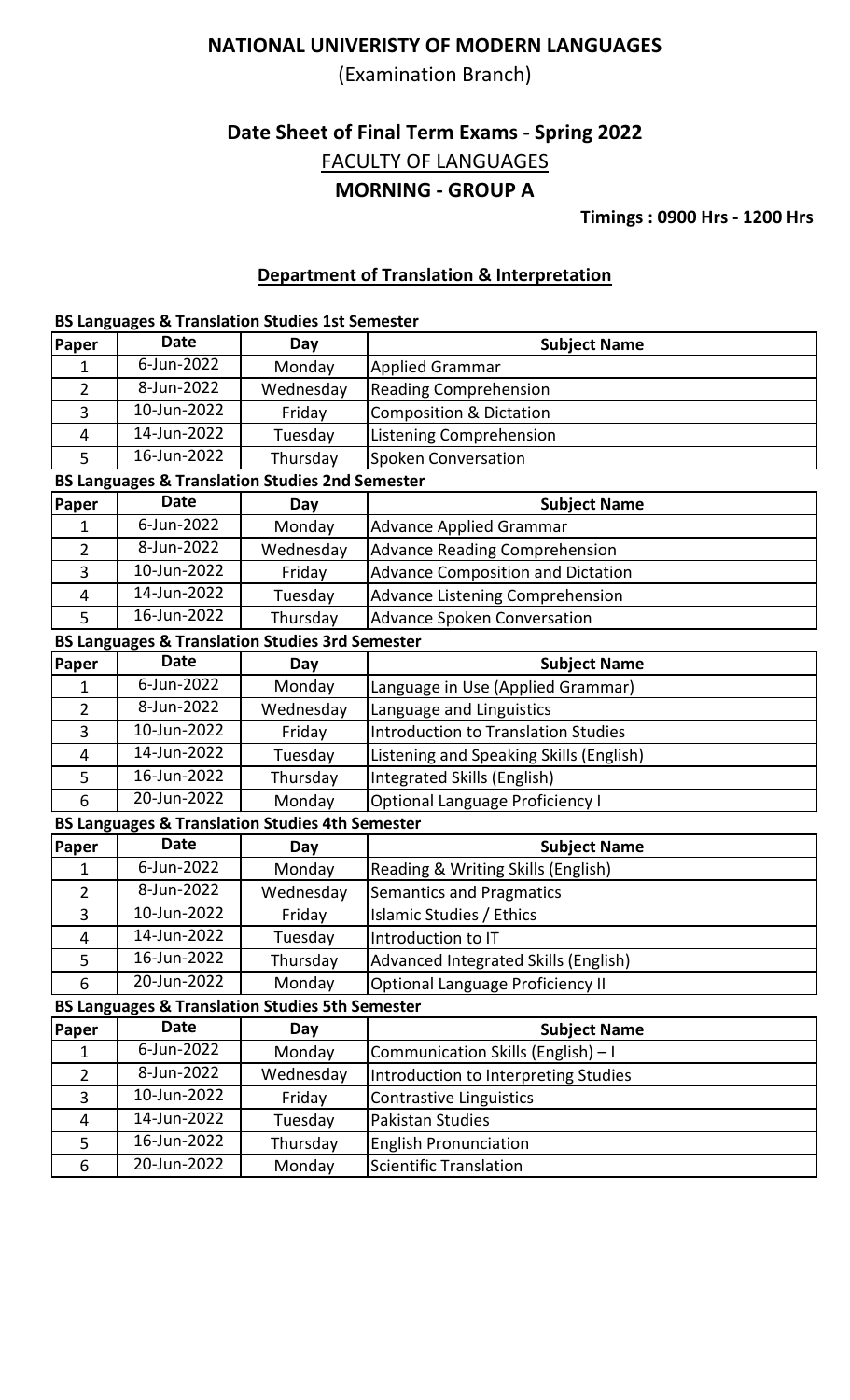(Examination Branch)

# **Date Sheet of Final Term Exams - Spring 2022 MORNING - GROUP A** FACULTY OF LANGUAGES

**Timings : 0900 Hrs - 1200 Hrs**

## **Department of Translation & Interpretation**

### **BS Languages & Translation Studies 6th Semester**

| <b>Paper</b>                                    | <b>Date</b> | Day       | <b>Subject Name</b>                 |  |
|-------------------------------------------------|-------------|-----------|-------------------------------------|--|
|                                                 | 6-Jun-2022  | Monday    | Corpus Linguistics                  |  |
| 2                                               | 8-Jun-2022  | Wednesday | Sociology                           |  |
| 3                                               | 10-Jun-2022 | Friday    | Communication Skills (English) - II |  |
| 4                                               | 14-Jun-2022 | Tuesday   | Legal Translation                   |  |
|                                                 | 16-Jun-2022 | Thursday  | Literary Translation                |  |
| 6                                               | 20-Jun-2022 | Monday    | Consecutive Interpreting            |  |
| DC Languages O Trenslation Chudies 7th Campator |             |           |                                     |  |

#### **BS Languages & Translation Studies 7th Semester**

| Paper | <b>Date</b> | Day       | <b>Subject Name</b>           |
|-------|-------------|-----------|-------------------------------|
|       | 6-Jun-2022  | Monday    | <b>Religious Translation</b>  |
|       | 8-Jun-2022  | Wednesday | Sociology                     |
|       | 10-Jun-2022 | Friday    | Technical Translation         |
| 4     | 14-Jun-2022 | Tuesday   | Terminology                   |
|       | 16-Jun-2022 | Thursday  | Medical Translation           |
| 6     | 20-Jun-2022 | Monday    | Simultaneous Interpreting - I |

## **Department of Pakistani Languages**

## **BS Punjabi 3rd Semester**

| Paper          | <b>Date</b> | Day       | <b>Subject Name</b>                      |
|----------------|-------------|-----------|------------------------------------------|
|                | 6-Jun-2022  | Monday    | خصوصبي مطالعہ وارث شاه                   |
| C.             | 8-Jun-2022  | Wednesday | مشرقي زبانوں كا تعارف                    |
|                | 10-Jun-2022 | Friday    | انساني حقوق                              |
| $\overline{4}$ | 14-Jun-2022 | Tuesday   | IT Skill                                 |
|                | 16-Jun-2022 | Thursday  | English                                  |
| 6              | 20-Jun-2022 | Monday    | History of Punjabi language & Literature |

### **BS Punjabi 4th Semester**

| Paper | Date        | Day       | <b>Subject Name</b>                          |
|-------|-------------|-----------|----------------------------------------------|
|       | 6-Jun-2022  | Monday    | لو ک اصناف                                   |
|       | 8-Jun-2022  | Wednesday | ِ پاکستان <i>ی</i> زبانیں ( کوئ <i>ی</i> ایک |
|       | 10-Jun-2022 | Friday    | Math                                         |
| 4     | 14-Jun-2022 | Tuesday   | English                                      |
|       | 16-Jun-2022 | Thursday  | <b>Social Studies</b>                        |

#### **BS Pashto 2nd Semester**

| Paper | <b>Date</b> | Day       | <b>Subject Name</b>              |
|-------|-------------|-----------|----------------------------------|
|       | 6-Jun-2022  | Monday    | پاکستانی زبانوں کا لسانی جغرافیہ |
|       | 8-Jun-2022  | Wednesday | Grammar                          |
| っ     | 10-Jun-2022 | Friday    | Islamic Study                    |
|       | 14-Jun-2022 | Tuesday   | <b>Environmental Study</b>       |
|       | 16-Jun-2022 | Thursday  | English                          |
| 6     | 20-Jun-2022 | Monday    | Speaking & Writing Skills        |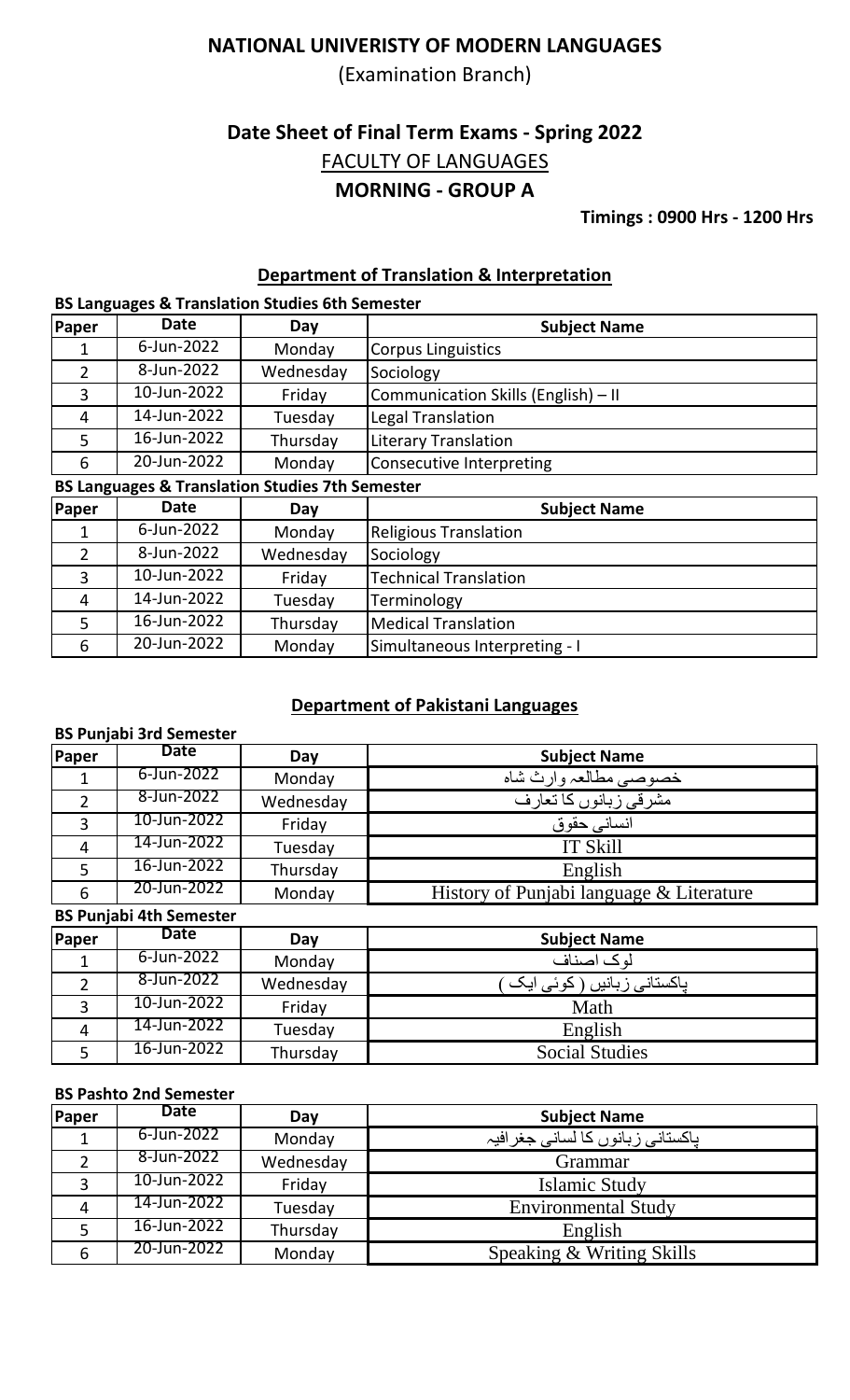(Examination Branch)

# **Date Sheet of Final Term Exams - Spring 2022 MORNING - GROUP A** FACULTY OF LANGUAGES

**Timings : 0900 Hrs - 1200 Hrs**

### **Department of Pakistani Languages**

|                | <b>BS Pashto 3rd Semester</b> |           |                                         |  |
|----------------|-------------------------------|-----------|-----------------------------------------|--|
| <b>Paper</b>   | <b>Date</b>                   | Day       | <b>Subject Name</b>                     |  |
| 1              | 6-Jun-2022                    | Monday    | <b>Study of Khoshal Khan Khattak</b>    |  |
| $\overline{2}$ | 8-Jun-2022                    | Wednesday | مشرقي زبانوں كا تعارف                   |  |
| 3              | 10-Jun-2022                   | Friday    | انساني حقوق                             |  |
| $\overline{4}$ | 14-Jun-2022                   | Tuesday   | <b>IT Skill</b>                         |  |
| 5              | 16-Jun-2022                   | Thursday  | English                                 |  |
| 6              | 20-Jun-2022                   | Monday    | History of Pashto language & Literature |  |
|                | <b>BS Pashto 4th Semester</b> |           |                                         |  |
| Paper          | <b>Date</b>                   | Day       | <b>Subject Name</b>                     |  |
| 1              | 6-Jun-2022                    | Monday    | لوك اصناف                               |  |
| $\overline{2}$ | 8-Jun-2022                    | Wednesday | ياكستانى زبانيں                         |  |
| 3              | 10-Jun-2022                   | Friday    | Math                                    |  |
| $\overline{4}$ | 14-Jun-2022                   | Tuesday   | English                                 |  |
| 5              | 16-Jun-2022                   | Thursday  | <b>Social Studies</b>                   |  |
|                | <b>BS Pashto 8th Semester</b> |           |                                         |  |
| Paper          | <b>Date</b>                   | Day       | <b>Subject Name</b>                     |  |
| $\mathbf{1}$   | 6-Jun-2022                    | Monday    | یشتو لوک ادب                            |  |
| $\overline{2}$ | 8-Jun-2022                    | Wednesday | جديد نثر                                |  |
| 3              | 10-Jun-2022                   | Friday    | <u>رزمیہ ادب</u>                        |  |
| $\overline{4}$ | 14-Jun-2022                   | Tuesday   | مزاحيہ ادب                              |  |
| 5              | 16-Jun-2022                   | Thursday  | جديد نثر                                |  |

### **BS Balochi 1th Semester**

| Paper          | <b>Date</b>                    | Day       | <b>Subject Name</b>                  |  |  |
|----------------|--------------------------------|-----------|--------------------------------------|--|--|
| 1              | 6-Jun-2022                     | Monday    | English-I (Listening & Speaking)     |  |  |
| $\overline{2}$ | 8-Jun-2022                     | Wednesday | مشرقي زبانوں كا تعارف پاكستاني ثقافت |  |  |
| 3              | 10-Jun-2022                    | Friday    | داستان گوئی                          |  |  |
| $\overline{4}$ | 14-Jun-2022                    | Tuesday   | سوشا لوجي/ جغرافيه                   |  |  |
| 5              | 16-Jun-2022                    | Thursday  | Grammar -I                           |  |  |
| 6              | 20-Jun-2022                    | Monday    | <u>بلوچي</u> بول چال                 |  |  |
|                | <b>BS Balochi 4th Semester</b> |           |                                      |  |  |
| Paper          | Date                           | Day       | <b>Subject Name</b>                  |  |  |
|                | 6-Jun-2022                     | Monday    | لوک اصناف                            |  |  |
| $\overline{2}$ | 8-Jun-2022                     | Wednesday | پاکستانی زبانیں ( کوئی ایک           |  |  |
| 3              | 10-Jun-2022                    | Friday    | Math                                 |  |  |
| $\overline{4}$ | 14-Jun-2022                    | Tuesday   | English                              |  |  |
| 5              | 16-Jun-2022                    | Thursday  | <b>Social Studies</b>                |  |  |